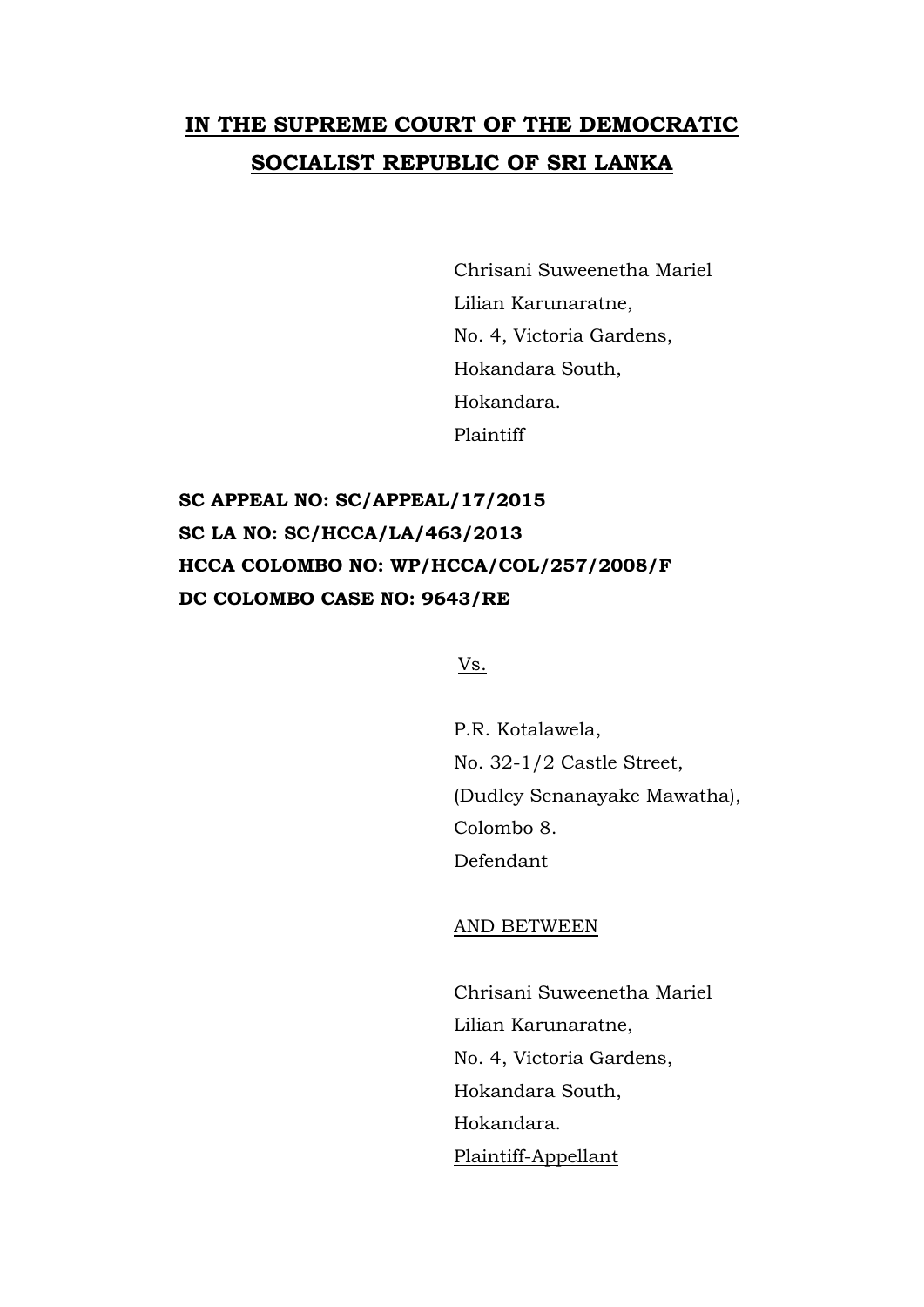2

Vs.

P.R. Kotalawela, No. 32-1/2 Castle Street, (Dudley Senanayake Mawatha), Colombo 8. Defendant-Respondent

## AND NOW BETWEEN

Chrisani Suweenetha Mariel Lilian Karunaratne, No. 4, Victoria Gardens, Hokandara South, Hokandara. Plaintiff-Appellant-Appellant

## Vs.

P.R. Kotalawela, No. 32-1/2 Castle Street, (Dudley Senanayake Mawatha), Colombo 8. Defendant-Respondent-Respondent

Before: P. Padman Surasena, J. Achala Wengappuli, J. Mahinda Samayawardhena, J.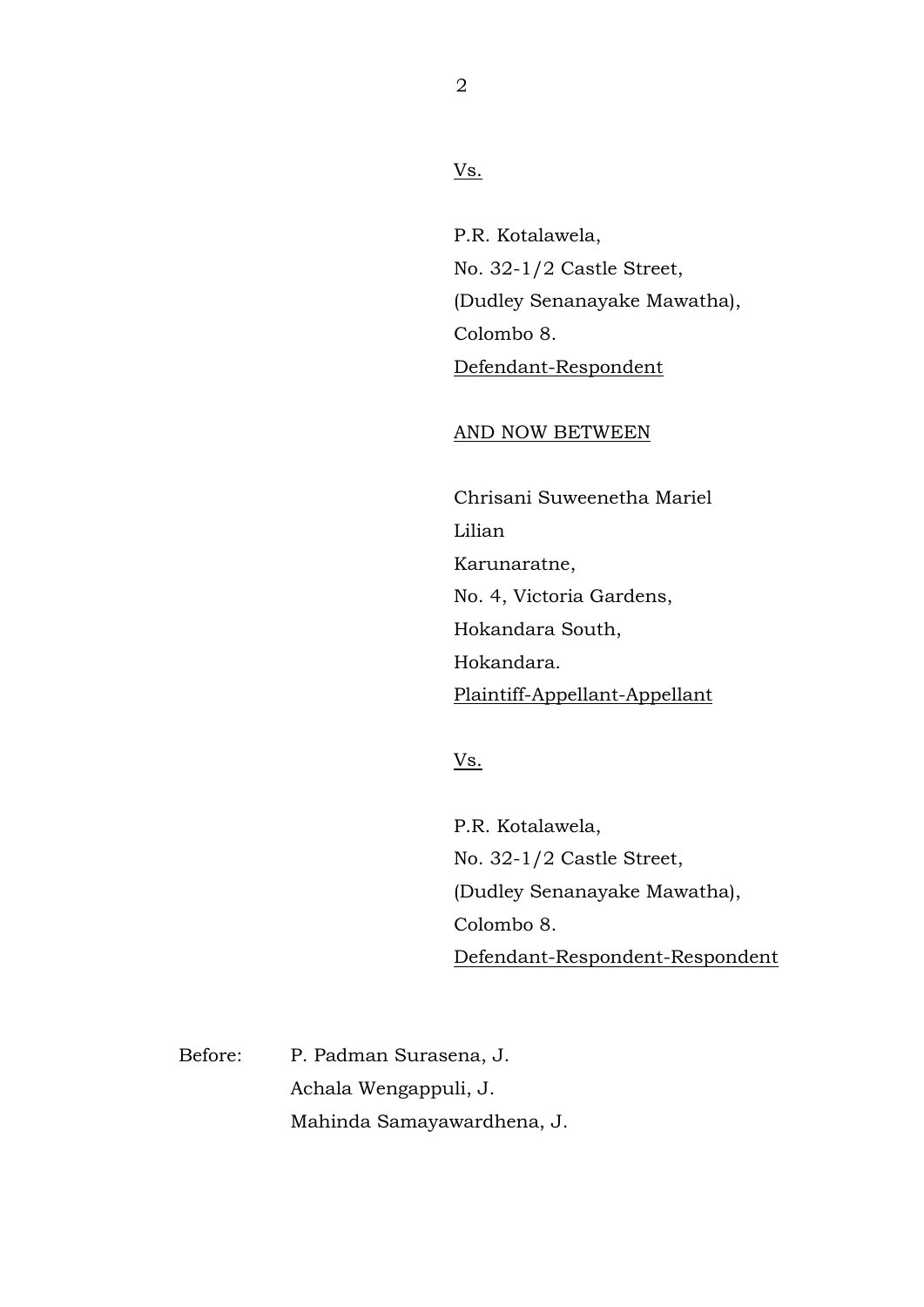- Counsel: Romesh de Silva, P.C., with Palitha Kumarasinghe, P.C., for the Plaintiff-Appellant-Appellant. Maura Gunawansha, P.C., with Madhawa Wijayasiriwardena for the Defendant-Respondent-Respondent.
- Argued on: 25.03.2021
- Decided on: 30.04.2021

## Mahinda Samayawardhena, J.

The Plaintiff filed this action seeking ejectment of the Defendant, whom the Plaintiff said was her tenant, from the premises in suit in terms of section 22(2)(bb)(ii) read with section 22(6) of the Rent Act, No.7 of 1972, as amended. The Plaintiff also claims damages from the Defendant from the date of termination of the tenancy until she is quieted in possession.

The said section of the Rent Act permits a landlord, who is the owner of not more than one residential premises, to seek ejectment of the tenant of any residential premises the standard rent of which for a month exceeds one hundred rupees, upon depositing with the Commissioner of National Housing a sum equivalent to five years' rent payable to the tenant, and with six months' notice in writing of the termination of the tenancy being given to the tenant.

The Defendant filed answer categorically stating that he was not the tenant of the Plaintiff and that he did not attorn to the Plaintiff upon the death of his previous landlord, i.e. the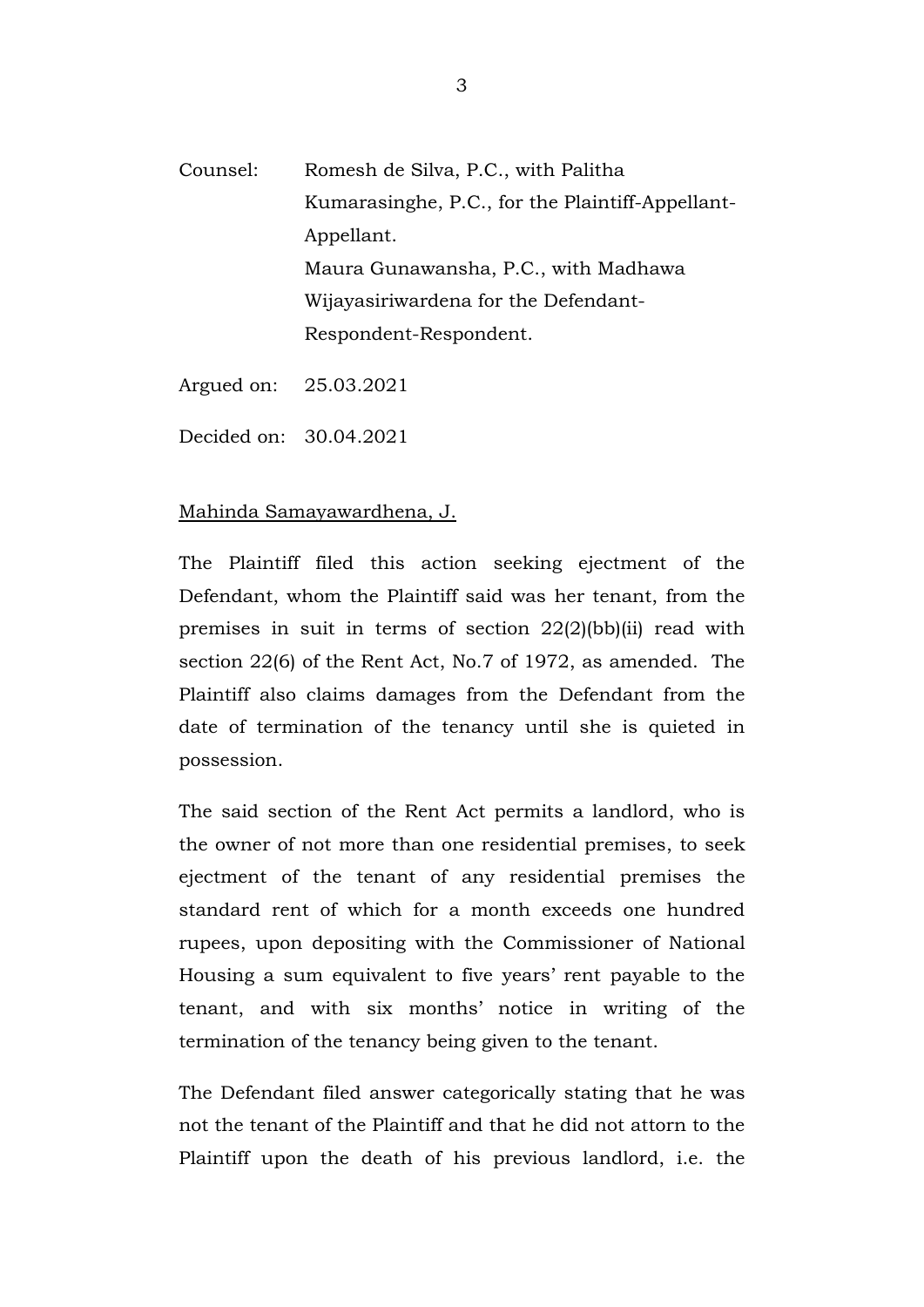father of the Plaintiff. The Defendant refused to attorn to the Plaintiff and pay rent to her despite repeated requests made in writing to do so. Instead, the Defendant deposited rent at the Rent Department of the Colombo Municipal Council in the name of the deceased landlord or his estate. He continued to do so even after the institution of the action whereby the Plaintiff clearly pleaded her title to the premises, which was accepted by the District Court in its Judgment. There is no necessity to go into detail on these matters as the Defendant admits that he is not the tenant of the Plaintiff and that he did not pay rent to the Plaintiff.

It is correct to say that the Defendant rests his case entirely on what he refers to as the statutory bar contained in section 22(7) of the Rent Act. He sought dismissal of the Plaintiff's action *in limine* on this basis. According to section 22(7)(b)(ii), no action can be instituted under section 22(2)(bb)(ii) if the ownership of such premises was acquired by the landlord on a date subsequent to the specified date by purchase, inheritance or gift other than inheritance or gift from a parent or spouse who had acquired ownership of such premises on a date prior or subsequent to the specified date by inheritance or gift from a parent or spouse. It is the position of the Defendant that the averments in the plaint itself demonstrate that the Plaintiff's mother, who alienated the premises to the Plaintiff, acquired title to the premises not from her parents or spouse but from her son and therefore the Plaintiff is statutorily barred from instituting this action.

The trial commenced with the raising of issues. After the issues of the Defendant, the Plaintiff raised a consequential issue, i.e. issue No.19, to say that in view of the fact that the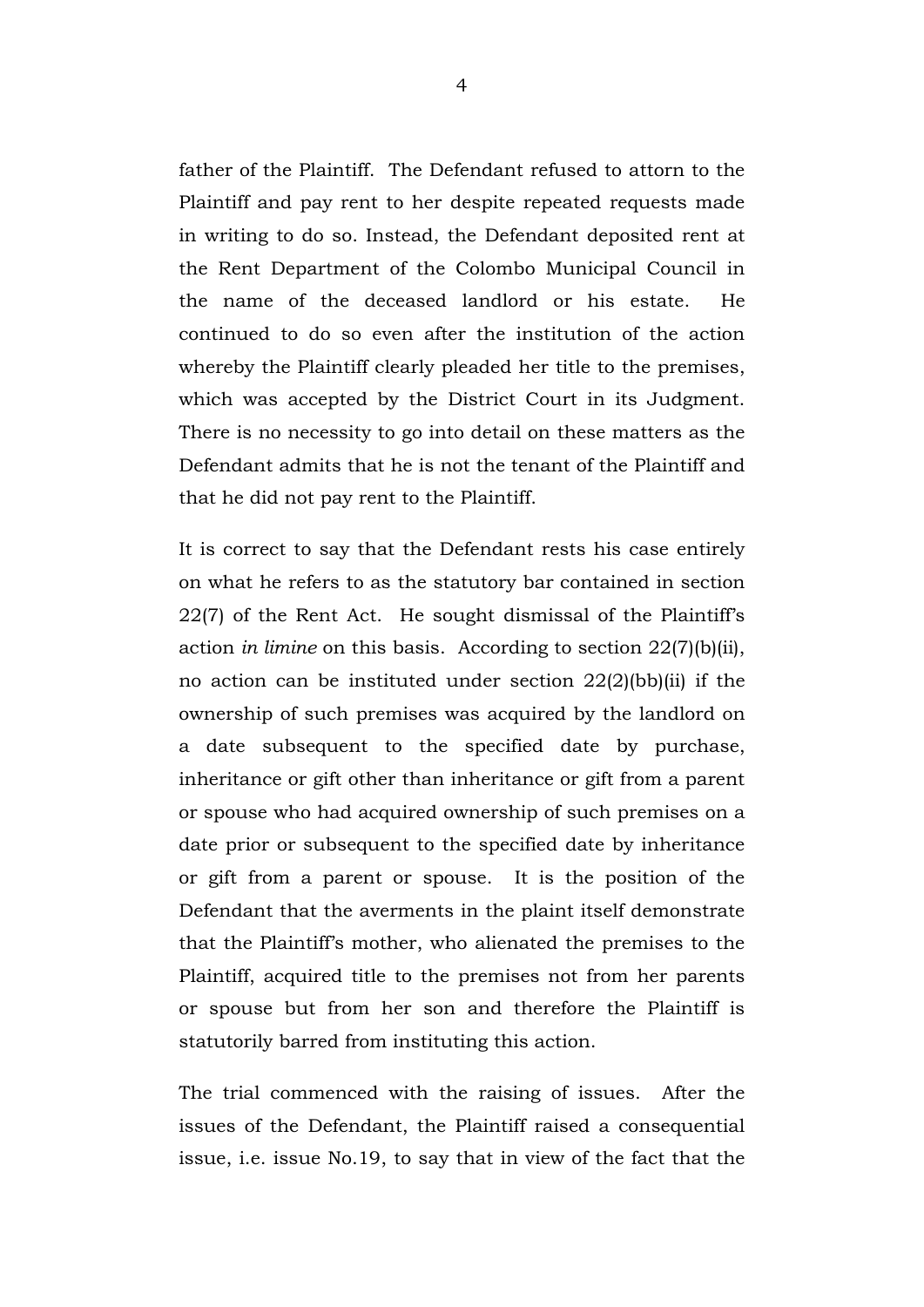Defendant in his answer disputes the Plaintiff's ownership of the premises (and thereby denies tenancy), the Defendant is disentitled to the protection of the Rent Act. This is the crucial issue in this case. The Defendant's reliance on the aforesaid statutory bar becomes relevant only if this issue is answered against the Plaintiff.

The learned District Judge in his Judgment answered this issue against the Plaintiff. As seen from pages 15 and 16 of the Judgment, the learned District Judge did so on the ground that the protection of the Rent Act is attached to the premises and not to the tenancy. On this basis, he applied the statutory bar contained in section 22(7) of the Rent Act to dismiss the action of the Plaintiff. This is the fundamental mistake committed by the learned District Judge.

It is settled law that the entire protection of the Rent Act is attached to the contract of tenancy and not to the premises in suit despite the premises being technically governed by the Rent Act. If there is admittedly no valid contract of tenancy between the Plaintiff and the Defendant, the Defendant cannot shelter behind the protection of the Rent Act. This is what the Divisional Bench of the Supreme Court authoritatively held in *Imbuldeniya v. De Silva [1987] 1 Sri LR 367*, which has been followed by subsequent Supreme Court decisions including *Weerasena v. Perera [1991] 1 Sri LR 121*.

The Plaintiff thereafter appealed against the Judgment of the District Court. The Judgment of the High Court of Civil Appeal running into 66 pages is confusing. It is a reproduction of the extensive written submissions filed by both parties without any analysis. The learned High Court Judge first says the Defendant, having denied tenancy, is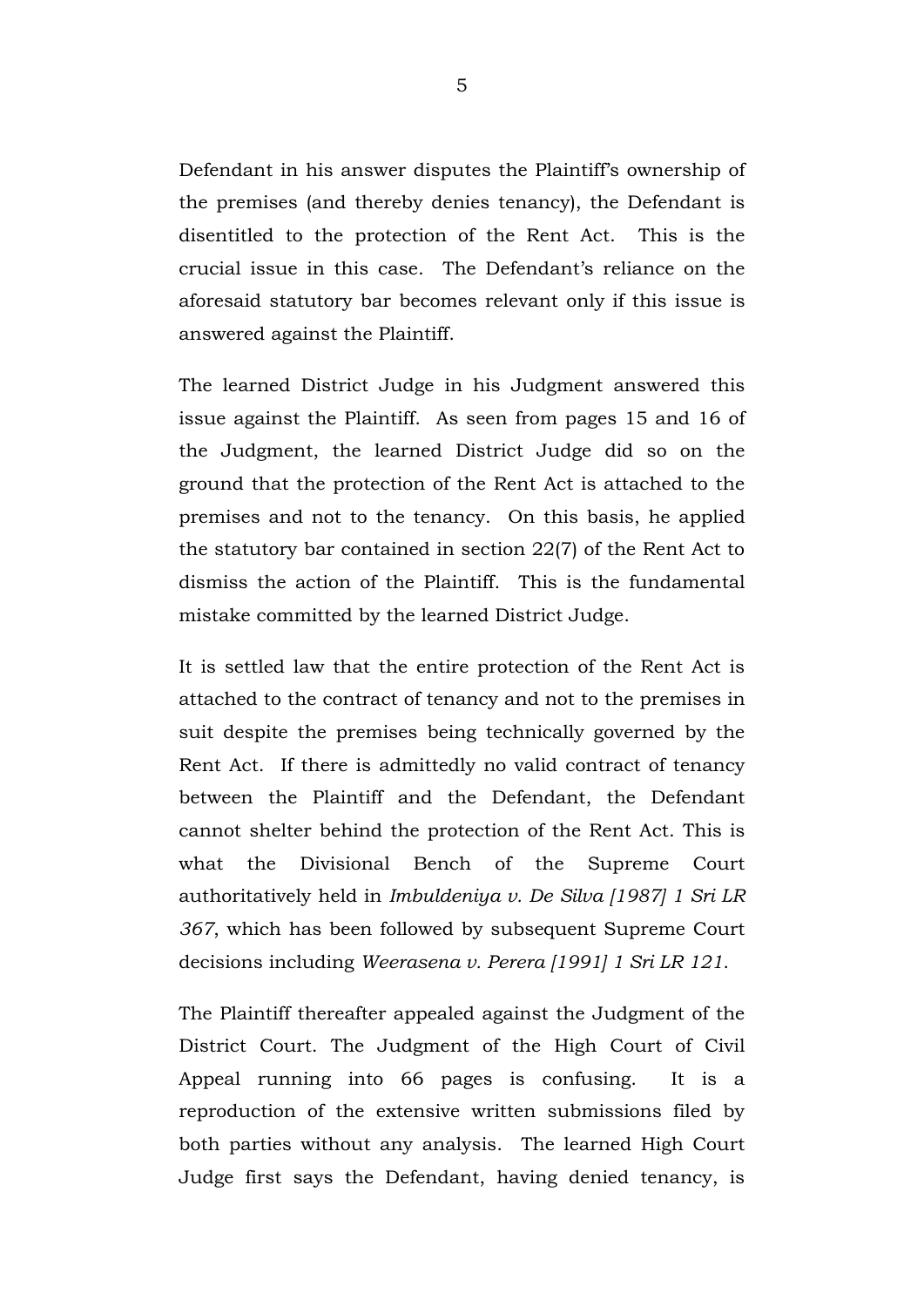disentitled to the protection of the Rent Act and therefore the District Judge was wrong to have answered issue No.19 against the Plaintiff (pages 60 and 61 of the Judgment), but thereafter says the Defendant is entitled to the benefit of section 22(7) of the Rent Act, and therefore the District Judge was right in dismissing the Plaintiff's action (page 65 of the Judgment). These two findings upon which the Judgment rests are clearly contradictory and irreconcilable. If the Defendant is disentitled to the protection of the Rent Act, how can he be granted the protection contained in section 22(7) of the Act? As I will explain below, section 22(7) has been enacted to protect "the tenant". If the Defendant himself declares he is not the tenant, how can he claim the advantage of section 22(7)? Ultimately, the High Court of Civil Appeal affirmed the Judgment of the District Court and dismissed the Plaintiff's appeal with costs.

This Court granted leave to appeal to the Plaintiff predominantly on the question whether the High Court of Civil Appeal erred in law when it dismissed the appeal of the Plaintiff despite having determined that the Defendant is not entitled to the protection of the Rent Act. I have already answered this question in favour of the Plaintiff.

When the Defendant expressly states in his answer or in his evidence that there is no tenancy agreement between him and the Plaintiff, he disqualifies himself from seeking relief under the Rent Act. In such circumstances, the Rent Act is wholly inapplicable and the Court is absolved from applying any of the fetters enumerated in section 22, which have been introduced to protect tenants and not mere occupants or trespassers of rent-controlled premises. The Rent Act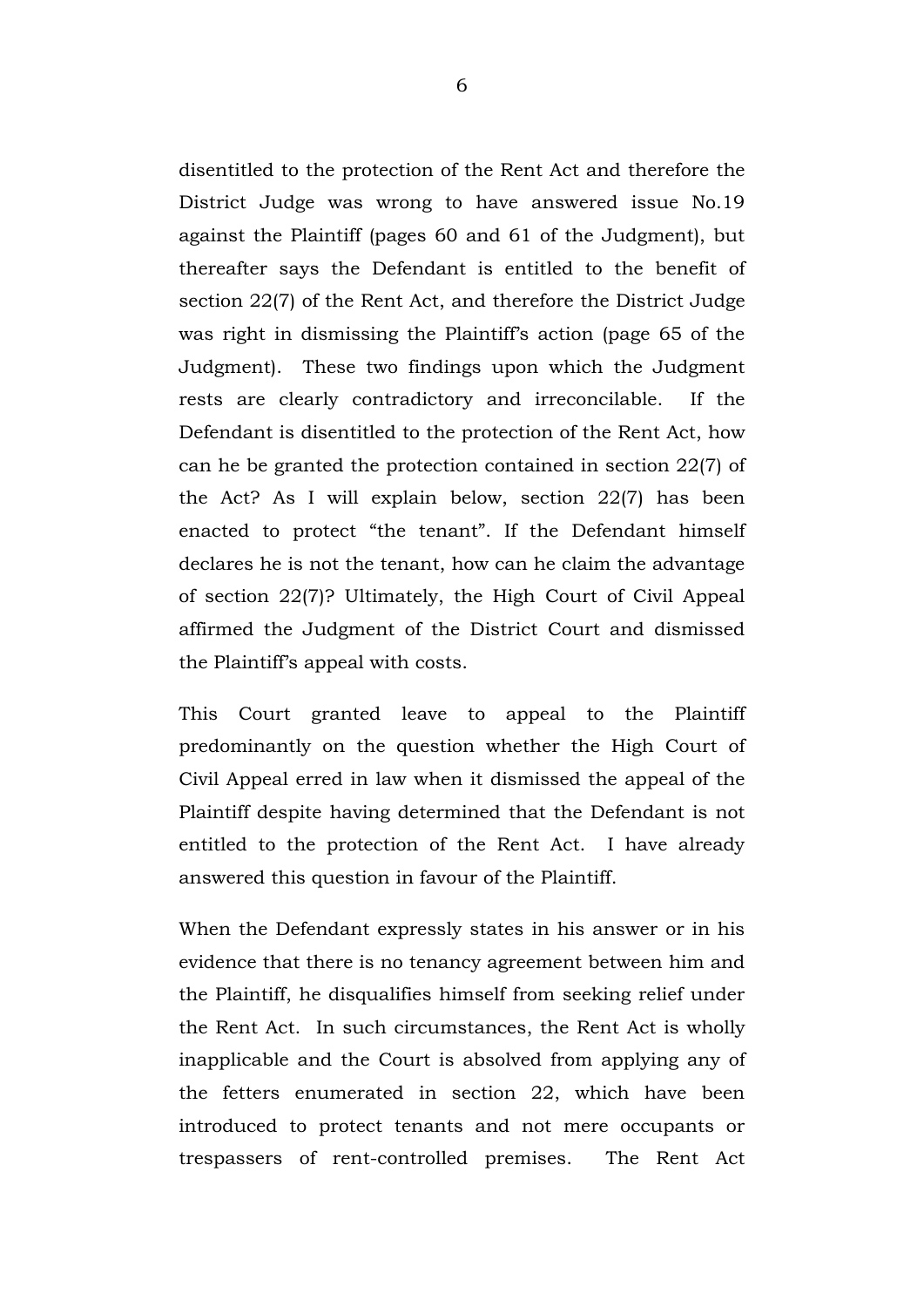becomes applicable if and only if there is a contract of tenancy between the Plaintiff and the Defendant. In the absence of such an agreement, the Court has no right, either legitimate or moral, to impose tenancy on the Defendant to the detriment of the Plaintiff who is almost always the owner of the premises.

The High Court, having first correctly decided that the Defendant is disentitled to the protection of the Rent Act due to the denial of tenancy, was in error when it ultimately held that the Defendant was entitled to the protection afforded to a tenant under section 22(7) of the Rent Act.

A Divisional Bench of the Supreme Court presided over by Sharvananda C.J. in *Ranasinghe v. Premadharma [1985] 1 Sri LR 63 at 70* (with Wanasundera J. dissenting) held:

*When the Defendant disclaims the tenancy pleaded by the Plaintiff he states definitely and unequivocally that there is no relationship of landlord and tenant between the Plaintiff and him to be protected by the Rent Act.*

*The rationale of the above principle appears to be that a Defendant cannot approbate and reprobate. In cases where the doctrine of approbation and reprobation applies, the person concerned has a choice of two rights, either of which he is at liberty to adopt, but not both. Where the doctrine does apply, if the person to whom the choice belongs irrevocably and with full knowledge accepts one, he cannot afterwards assert the other; he cannot affirm and disaffirm. Hence a Defendant who denies tenancy cannot consistently claim the benefit of the tenancy which the Rent Act provides. For the*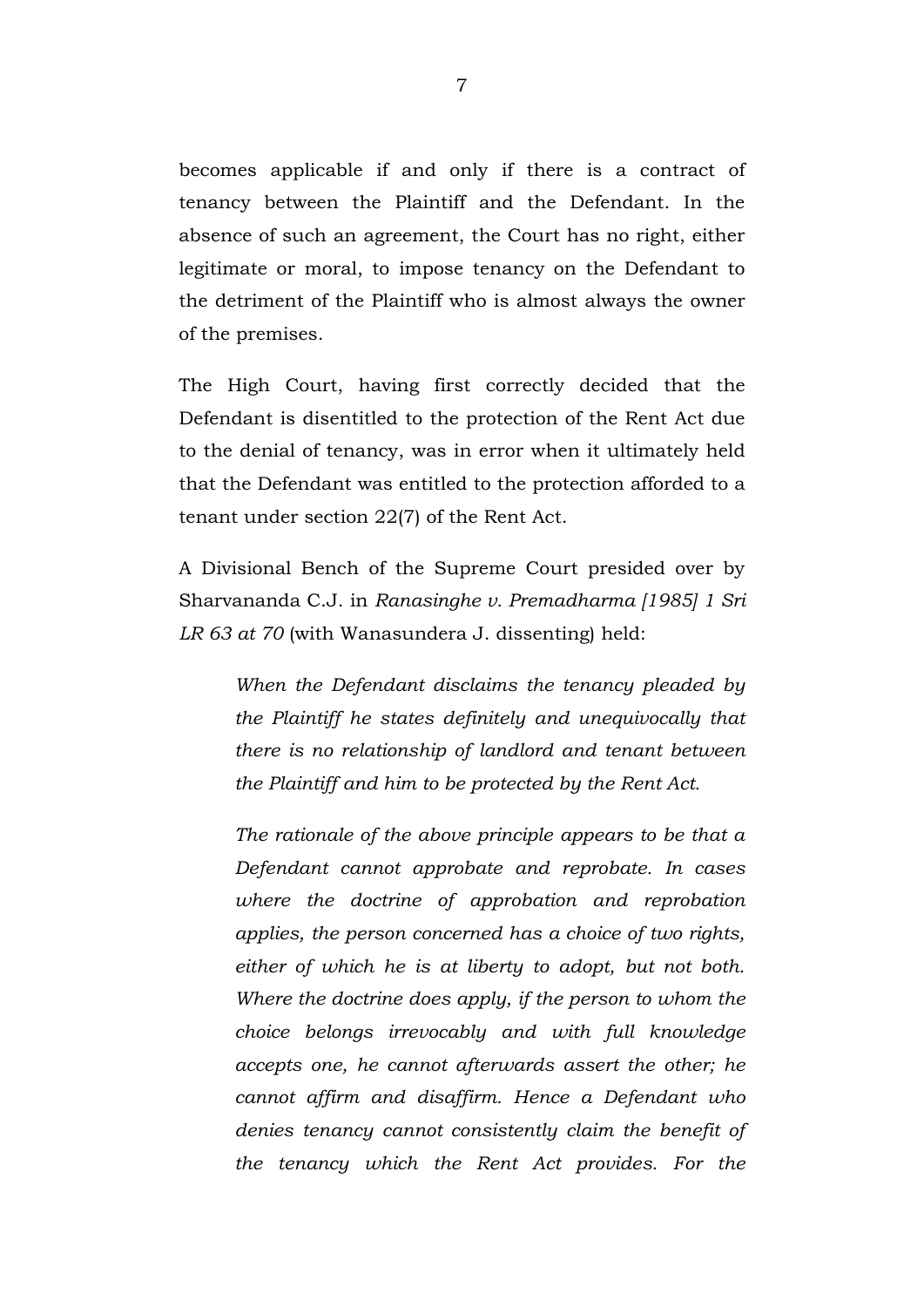*protection of the Rent Act to be invoked the relationship of landlord and tenant, between the Plaintiff and him which is governed by the Rent Act should not be disputed by the Defendant.*

In the instant case the District Court held that the Plaintiff is the owner of the premises. The Defendant does not dispute this finding. Nor does the Defendant claim to be the tenant of the Plaintiff. The Plaintiff as the owner is entitled in law to occupy the premises. The burden of proof is then on the Defendant to show that he is in lawful possession. (*Beedi Johara v. Warusavithana [1998] 3 Sri LR 227, Gunasekera v. Latiff [1999] 1 Sri LR 365 at 370*) The Defendant attempted to justify his possession through the application of section 22(7) of the Rent Act whilst at the same time denying any contract of tenancy with the Plaintiff, which the law does not allow him to do.

Learned President's Counsel for the Defendant strenuously submits that the Plaintiff had two choices in seeking to eject the Defendant, one under common law and the other under the Rent Act, and having selected the latter, the Plaintiff cannot now abandon that course of action and seek to eject the Defendant under common law. This was raised as a question of law to be decided by this Court.

In my judgment, based on the facts and circumstances of this case, this question shall be answered against the Defendant.

It is true that the Plaintiff came before the District Court seeking ejectment of the Defendant under the Rent Act. But by his own conduct the Defendant ruled out the application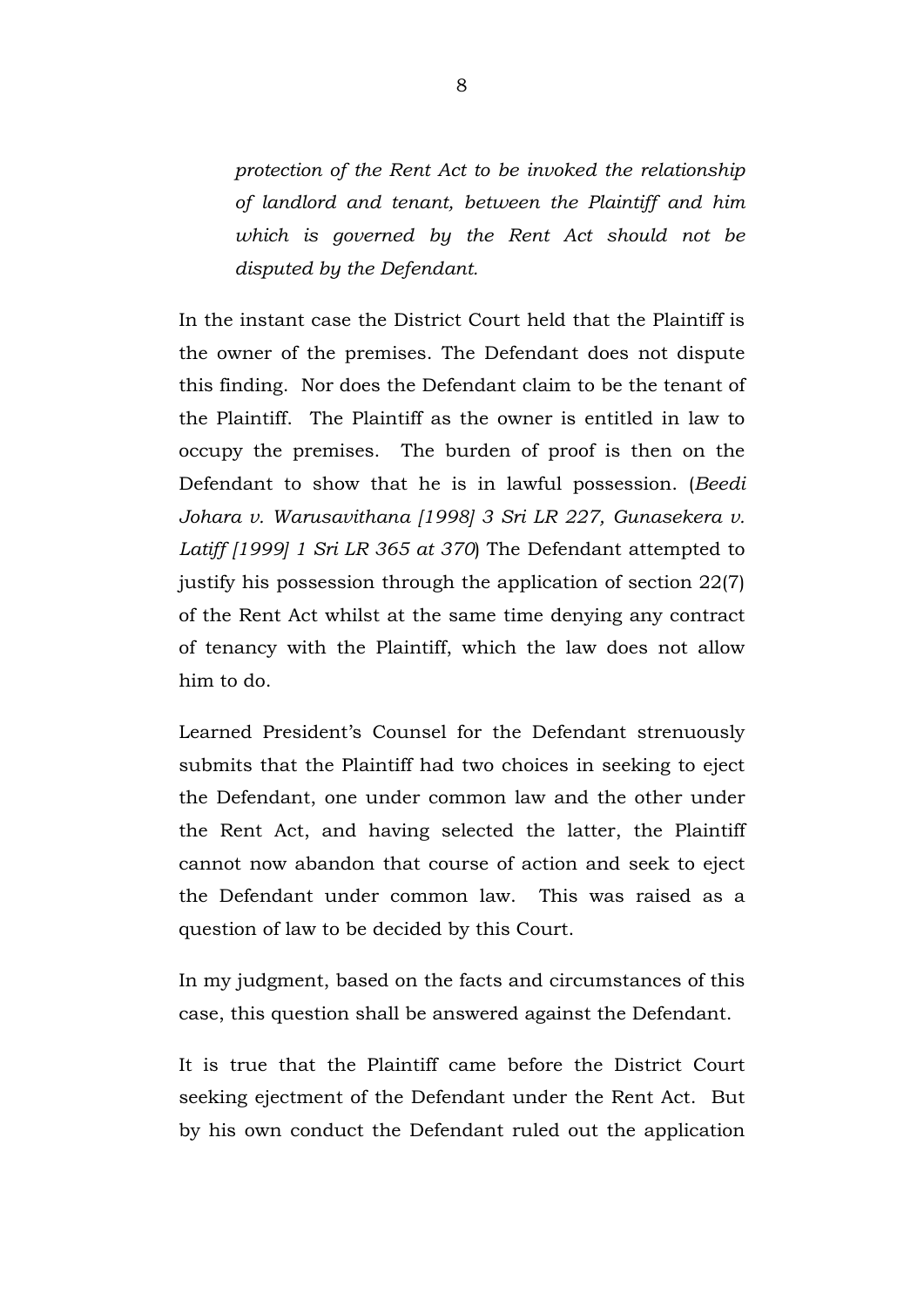of the Rent Act. The Defendant has only himself to blame for his predicament.

I would have agreed with the learned President's Counsel in this regard if the Plaintiff had on her own attempted to present at the trial a case materially different from that pleaded in the plaint and which the Defendant was prepared to meet. That is not permissible.

It is settled law that no party can be allowed to make at the trial a case materially different from what he has placed on record. (*Hildon v. Munaweera [1997] 3 Sri LR 220, YMBA v. Abdul Azeez [1997] BLR 7, Gnananathan v. Premaardane [1999] 3 Sri LR 301, Ranasinghe v. Somawathie [2004] 2 Sri LR 154*)Explanation 2 to section 150 of the Civil Procedure Code reads:

*The case enunciated must reasonably accord with the party's pleading, i.e., plaint or answer, as the case may be. And no party can be allowed to make at the trial a case materially different from that which he has placed on record, and which his opponent is prepared to meet. And the facts proposed to be established must in the whole amount to so much of the material part of his case as is not admitted in his opponent's pleadings.*

I must add that this principle is applicable not only at trial but also on appeal. An Appellant cannot present on appeal a case materially different to what was presented before the trial Court, unless the appeal is based on a pure question of law and not on a question of fact or mixed question of fact and law. (*Candappa nee Bastian v. Ponnambalampillai [1993] 1 Sri LR* 184, *Talwatte v. Somasunderam [1996] BLR 14,*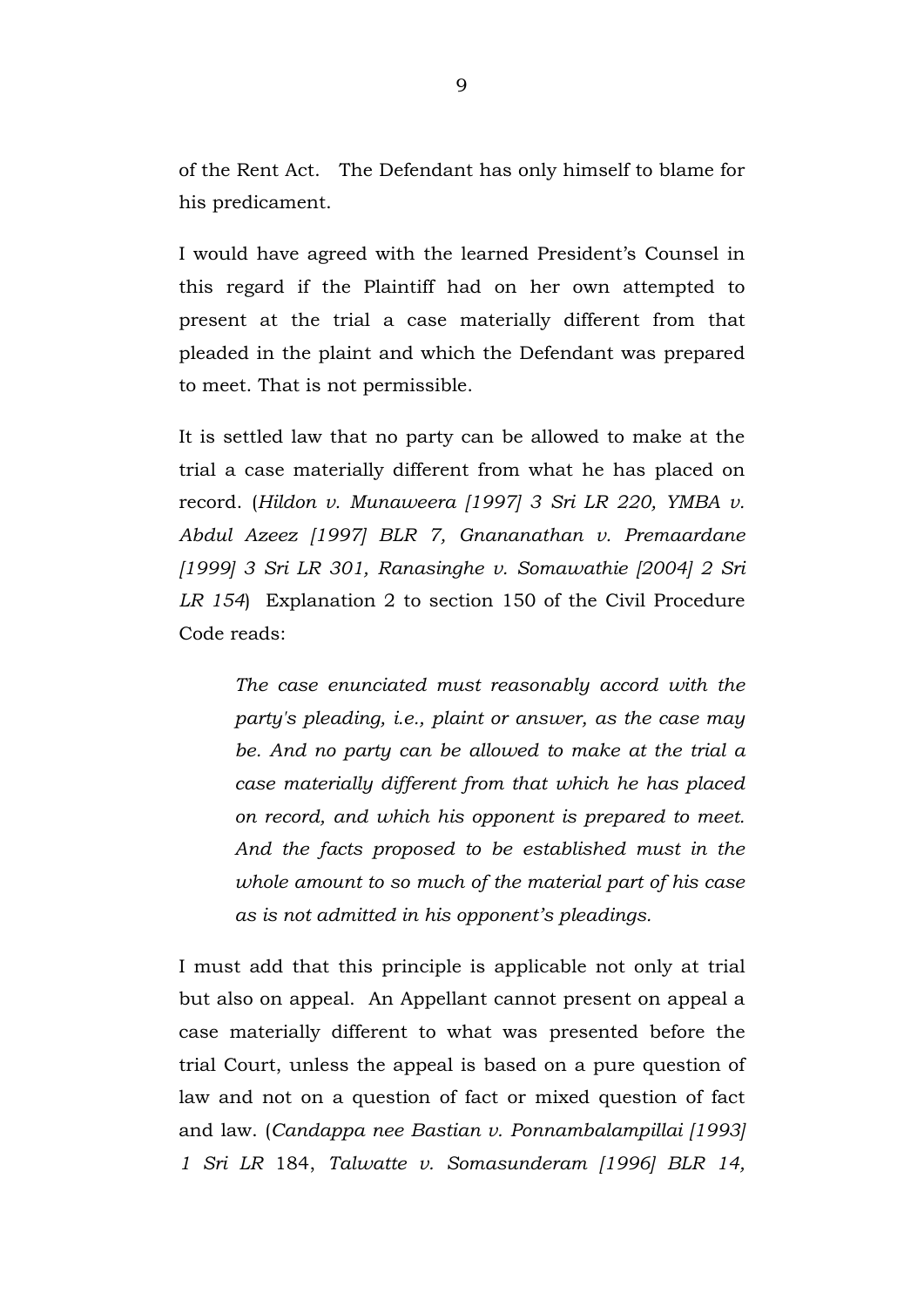*Janashakthi Insurance Co. Ltd. v. Umbichy Ltd. [2007] 2 Sri LR 39*) Questions of fact or mixed questions of fact and law cannot be taken up for the first time on appeal. (*Hameed alias Abdul Rahman v. Weerasinghe [1989] 1 Sri LR 217, Simon Fernando v. Bernadette Fernando [2003] 2 Sri LR 158, Piyadasa v. Babanis [2006] 2 Sri LR 17 at 24, Leslin Jayasinghe v. Illangaratne [2006] 2 Sri LR 39 at 47*)

If I may recap, what happened in the instant case was when the Plaintiff sued the Defendant under the Rent Act on the basis that the Defendant was her tenant, the Defendant in his answer denied tenancy thereby eliminating the application of the Rent Act. It is against this backdrop that the Plaintiff was constrained to raise a consequential issue seeking the same relief, i.e. ejectment and damages, under common law. The Defendant did not object to it at that time. In any event, the Defendant could not have objected to it because the Plaintiff is entitled to raise consequential issues arising out of the Defendant's issues. What the Plaintiff did was not unusual. There are ample authorities to support the course of action adopted by the Plaintiff. However, learned President's Counsel submits that in those cases, unlike in the instant case, the Plaintiffs had come to Court seeking ejectment not under the Rent Act but under common law by way of *rei vindicatio* actions. I am unable to agree. Let me refer to a few of these cases.

In *Gunapala v. Babynona [1986] 2 Sri LR 374*, the Plaintiff filed a rent and ejectment action seeking ejectment of the Defendant on the basis that after the death of the original landlord, the Defendant having attorned to the Plaintiff refused to pay rent. The Defendant in the answer denied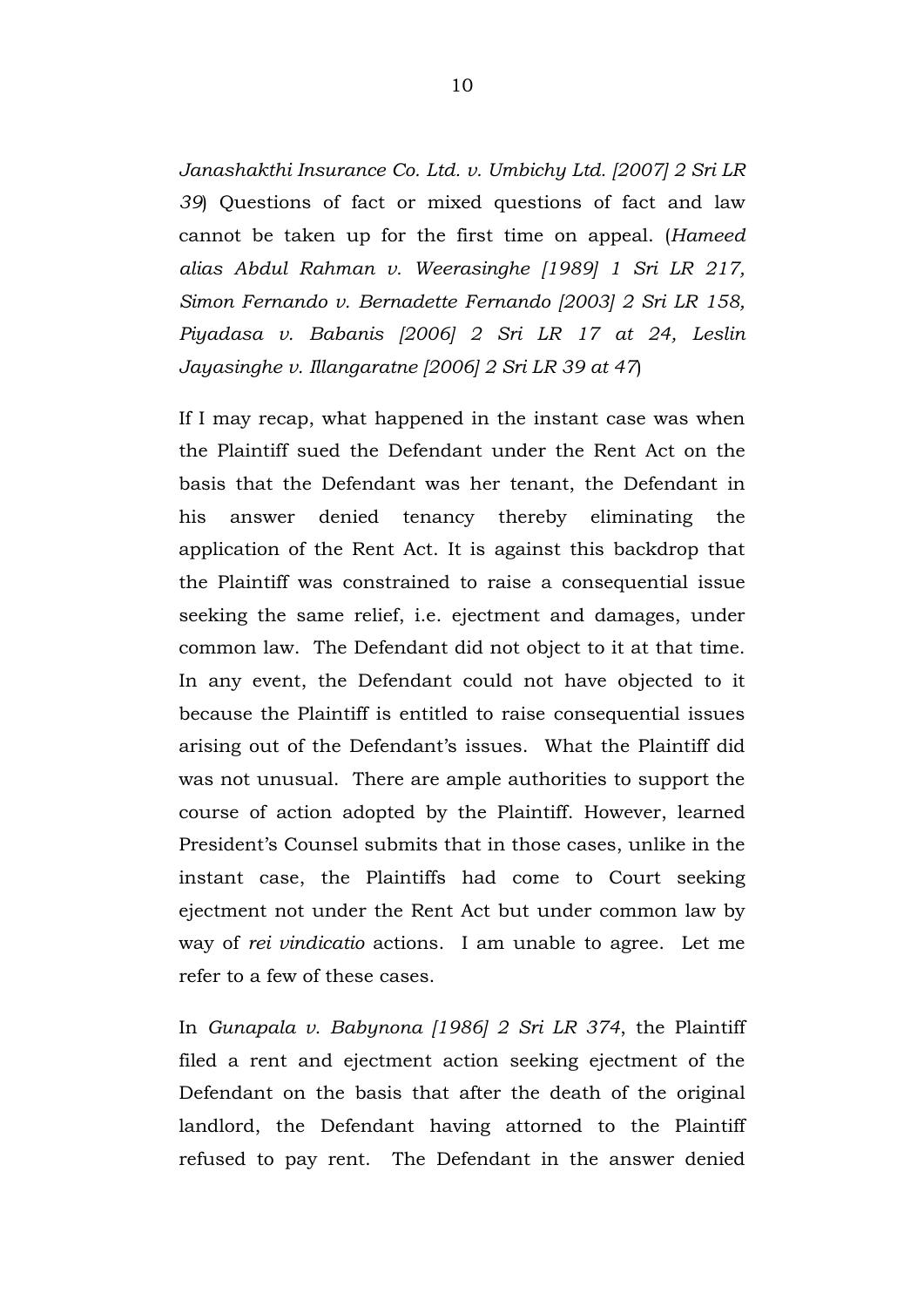tenancy between herself and the Plaintiff and further pleaded that the Plaintiff did not call on her to attorn. Both the District Court and the Court of Appeal dismissed the Plaintiff's action on the ground that the Defendant had not been made aware of the existence of the Deed by which the Plaintiff claimed the premises and hence was not bound to attorn to the Plaintiff. The Supreme Court allowed the appeal and in the course of the Judgment Sharvananda C.J. stated as follows at page 376:

*It is true that the Plaintiff had framed this action on the basis that the Defendant attorned to him and had thereby become his tenant. But significantly the issues framed by him in this case departed from his pleadings and converted the action into a rei vindicatio action. The issues were raised by the Plaintiff on the basis that he claimed to be a co-owner of the premises and on the cessation of Simon's life-interest, the Defendant's possession was wrongful possession of the premises. The Defendant did not object to the issues framed by the Plaintiff. The case must be decided on the issues raised in the action.*

The Divisional Bench decision of the Supreme Court in *Ranasinghe v. Premadharma (supra)* is also a rent and ejectment case in which the Plaintiff filed action to eject the Defendants from premises admittedly governed by the Rent Act on the ground of arrears of rent. The Defendants in their answer denied tenancy as well as the receipt and validity of the notice to quit pleaded by the Plaintiff. After trial, the District Court held that the Defendants were in arrears of rent and entered Judgment for the Plaintiff. The District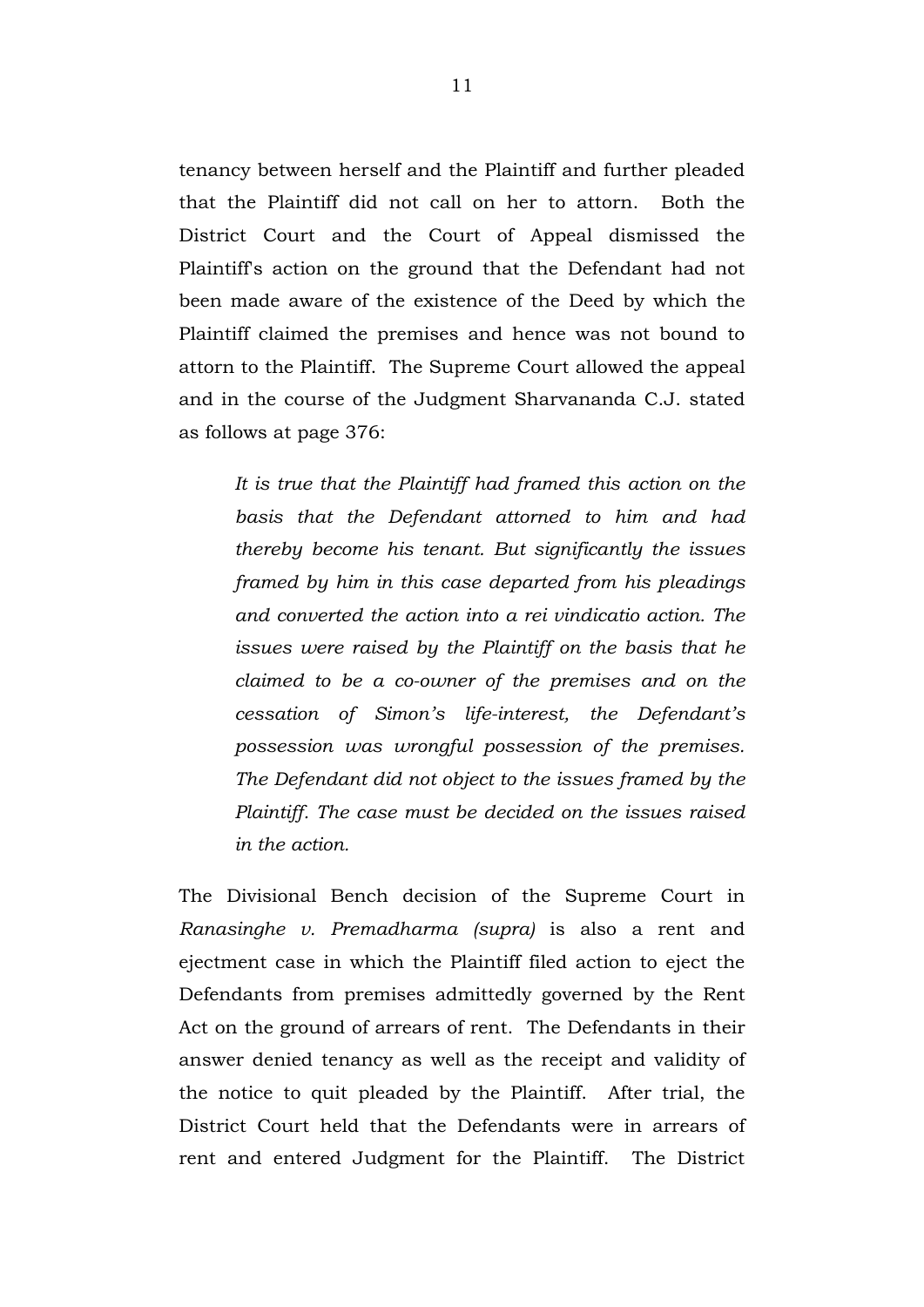Court further held that as the Defendants disclaimed tenancy under the Plaintiff it was not necessary in law for the Plaintiff to have given notice of termination of tenancy. The Court of Appeal set aside the order of ejectment of the Defendants and allowed the appeal. The decision of the Court of Appeal was founded on the ground that since the Defendant was a tenant under the Plaintiff in a rent-controlled premises, the Plaintiff could succeed in obtaining a decree for ejectment on the ground of arrears of rent, only if she established the requirements of sections 22(3) and 22(6) of the Rent Act, and since the Plaintiff had failed to establish that she had given three months' notice of the termination of the tenancy to the Defendants, the Court had no jurisdiction to grant the relief of ejectment notwithstanding the tenant had repudiated the contract of tenancy and did not claim the benefit of the Rent Act.

The Supreme Court set aside the Judgment of the Court of Appeal and restored the Judgment of the District Court and held:

*The tenant is not entitled to notice because he had repudiated his tenancy. In such a case the landlord need not establish any one or more of the grounds of ejectment stipulated in section 22 of the Rent Act No. 7 of 1972 for success in his suit for ejectment.*

The same conclusion was arrived at in the Supreme Court case of *Kanthasamy v. Gnanasekeram [1983] 2 Sri LR 1*, which was relied upon by Sharvananda C.J. in *Ranasinghe v. Premadharma (supra)*. In *Kanthasamy*'s case the Plaintiff sued the Defendant for ejectment under the Rent Act on the ground of reasonable requirement. The Defendant in the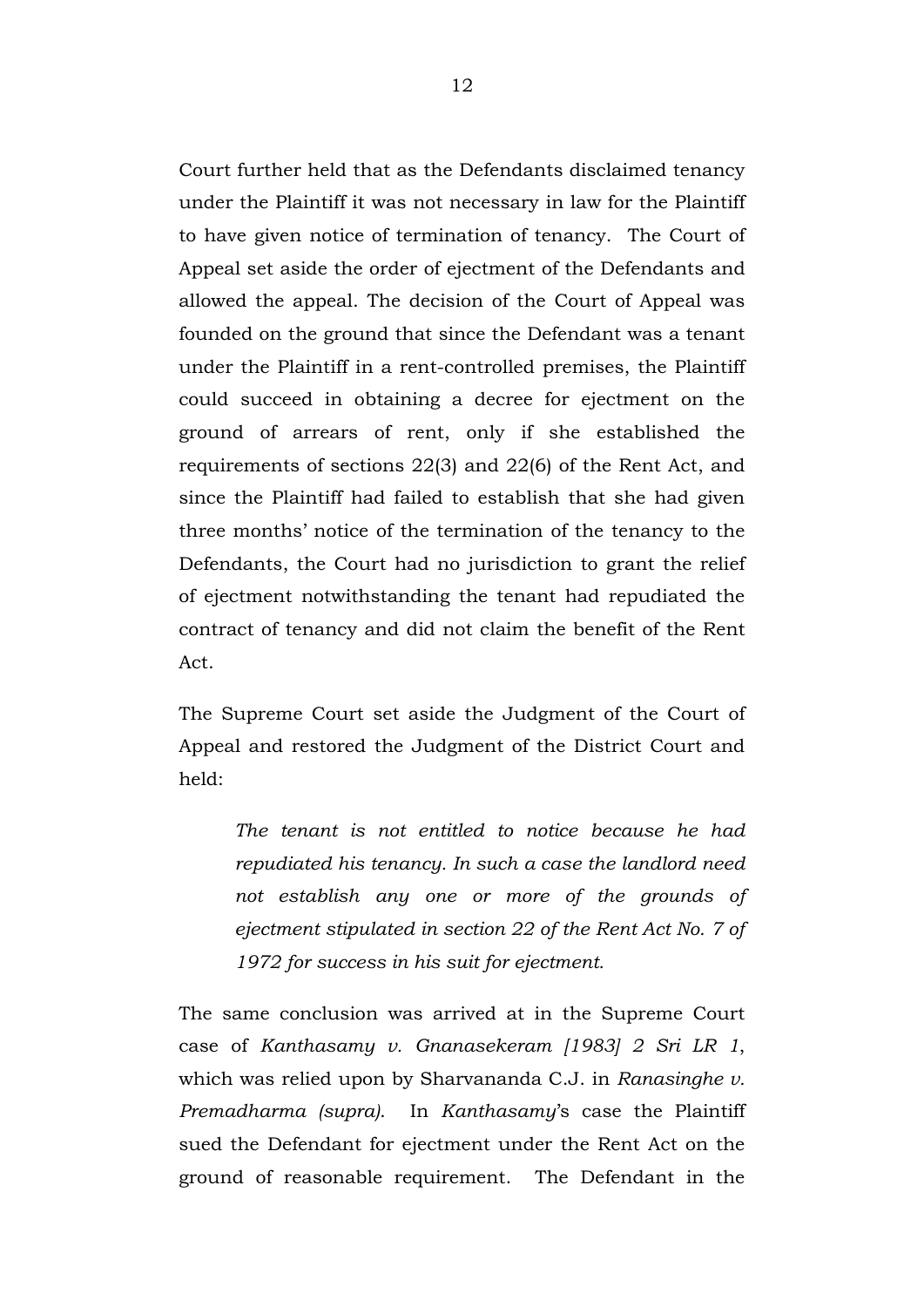answer denied tenancy. The Plaintiff then raised an issue whether a writ of ejectment could be granted against the Defendant upon the Defendant's denial of tenancy. The District Judge held that the Defendant was a tenant under the Plaintiff but, in view of the repudiation of tenancy, the Defendant was liable to be ejected. The Court of Appeal and the Supreme Court affirmed this decision.

In the instant case, the learned District Judge held that the Defendant is a tenant under the Plaintiff and the Plaintiff is entitled to seek ejectment of the Defendant in terms of section 22(2)(bb)(ii) of the Rent Act. However the learned District Judge refused to enter Judgment for the Plaintiff by application of section 22(7) of the Rent Act despite the Defendant's denial of tenancy. This is erroneous. Sharvananda C.J. in *Ranasinghe v. Premadharma (supra)* at page 71 elaborated:

*Where the Defendant by his conduct or pleading makes it manifest that he does not regard that there exists the relationship of landlord and tenant between the Plaintiff and him, it will not be reasonable to include him in the concept of "tenant" envisaged by section 22 of the Rent Act although the court may determine, on the evidence before it, that he is in fact the tenant of the Plaintiff. Since such a person had by his words or conduct disclaimed the tenancy which entitles him to the protection of the Rent Act, it will be anomalous to grant him the protection of a tenancy, which, according to him, does not exist.* 

The tenant cannot question the landlord's ownership of the premises; he has no right to do so. (Section 116 of the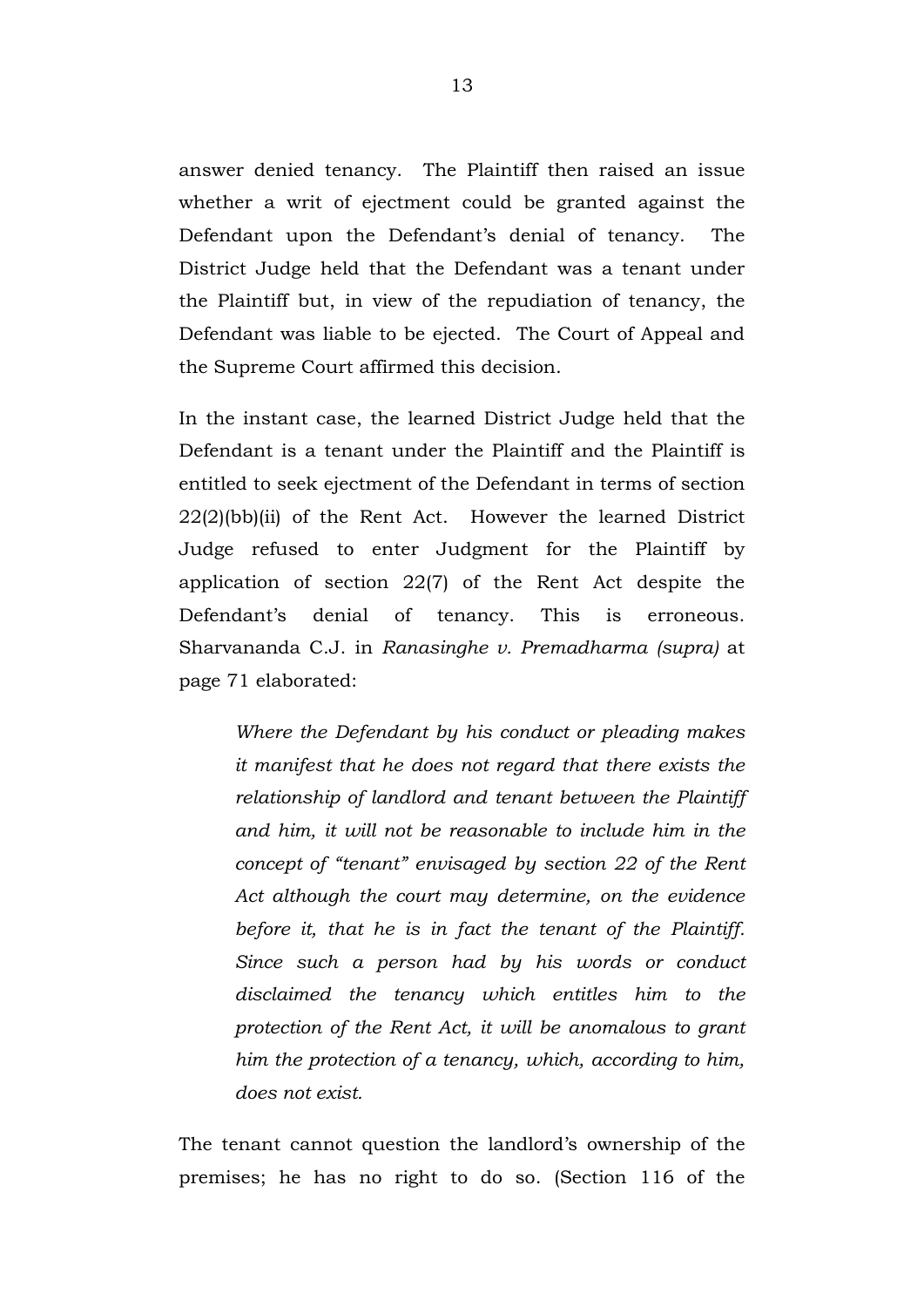Evidence Ordinance, *Pathirana v. Jayasundara (1955) 58 NLR 169 at 173*) In the instant case, the Defendant, by paragraphs 7, 8 and 12 of the answer, admits that: (a) the Plaintiff's father was his landlord; (b) upon the death of the Plaintiff's father, testamentary proceedings were instituted; and (c) he received P9 (by which the executor through an Attorney-at-Law informed him that the Plaintiff is the new owner of the premises and directed him to attorn to her). The content of P9 was repeated in several letters including P10 and P14. Hence the Defendant has no right to insist on copies of deeds to prove the Plaintiff's ownership of the premises and on that basis to refuse attornment and refuse payment of rent to the Plaintiff. If he does so, he becomes a trespasser. The Defendant is a trespasser from the time he refused to attorn to the Plaintiff.

In the plaint, the Plaintiff sought damages at the rate of Rs. 25,000 *per mensem* from the date of termination of the tenancy. The premises are situated at Castle Street, Colombo 8. The Defendant made a bare denial of this averment in the answer. The Defendant elected not to give evidence at the trial. The Plaintiff also gave specific evidence on this relief in her testimony, which was not challenged by the Defendant at all. Hence the Court can safely accept this uncontroverted evidence to hold that the said matter has been proved before Court. (*Edrick de Silva v. Chandradasa de Silva 1967) 70 NLR 169 at 174, Sudu Banda v. The Attorney-General [1998] 3 Sri LR 375 at 378-379*) The learned District Judge has not drawn any attention to this in the Judgment, although he perfunctorily answered issue No.8 against the Plaintiff presumably because of the misapplication of section 22(7) of the Rent Act.